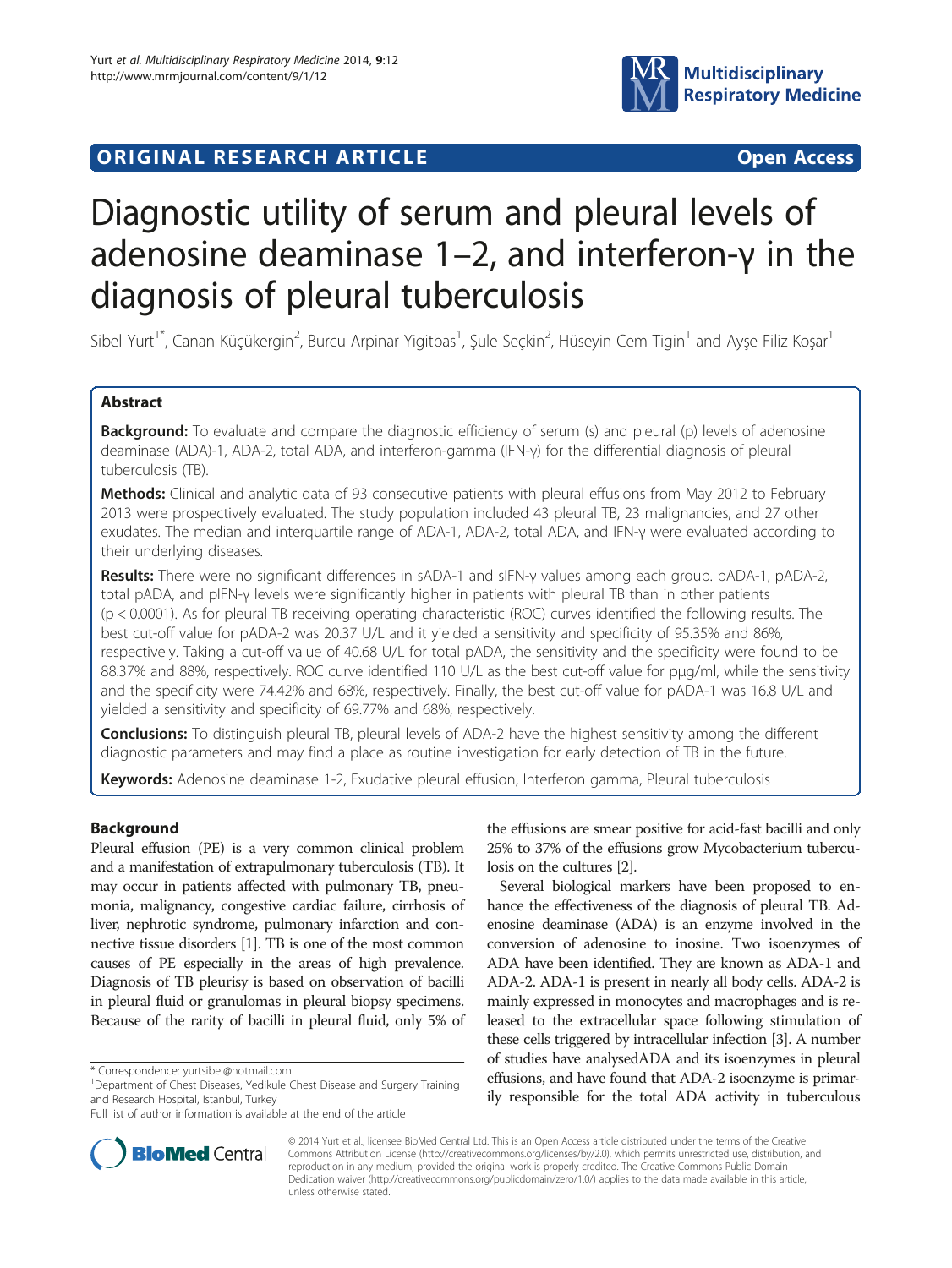effusions, while ADA-1 is the major isoenzyme in parapneumonic effusions [\[2,3](#page-6-0)]. Equally, the highest ADA activity was found in lymphocytes and monocytes. ADA-2 could be detected only in monocytes and serum ADA most probably originated from lymphocyte precursors. Valdes et al. demonstrated that the activity of both isoenzymes contributes to the high ADA activity in pleural TB, with ADA-2 playing the predominant role [[4\]](#page-6-0). Elevated ADA activity is not specific for pleural TB, but is also seen in parapneumonic effusions and pleural empyemas, rheumatoid effusions, and certain malignant pleural effusions. Another highly sensitive and specific marker of the pleural TB is interferon-gamma (IFN-γ) [[5](#page-6-0)]. The increased IFN-γ concentration in TB can be explained by the cellular mechanisms of immune reactions to infection with M. tuberculosis. Expression of M. tuberculosis antigens on the surface of antigen-presenting cells leads to T cell activation, increased T cell count, and release of cytokines that play a role in the further stages of the immune response [\[6](#page-6-0)].

The aim of the present study was to evaluate and compare the diagnostic efficiency of serum (s) and pleural (p) levels of ADA-1, ADA-2, total ADA, and IFN- $\gamma$  for the differential diagnosis of pleural TB.

# Methods

#### Study design

The study was approved by the Ethical Committee of the Yedikule Chest Disease and Chest Surgery Education and Research Hospital. Written informed consent was obtained from all subjects. Clinical and analytic data of 93 consecutive patients, admitted to our tertiary center with pleural effusions and diagnosed by analysis of fluid samples obtained by thoracentesis or chest drainage from May2012 to February 2013, was prospectively evaluated.

All patients provided a medical history, and underwent detailed physical examination and routine laboratory tests. Flexible bronchoscopy, computed tomography of the chest, and echocardiogram were performed when indicated. Pleural effusions were defined as exudates when the analysis indicated that the fluid satisfied the criteria of Light et al. [\[7](#page-6-0)]. Cytological and microbiological examinations of pleural fluid were performed. All tuberculosis patients were diagnosed with pleural biopsy. Pleural effusions were diagnosed as malignant when fluid cytology or pleural biopsy findings were positive for malignancy. All other exudative effusions were included in the miscellaneous group. The patients who had not met the above mentioned diagnostic criteria for pleural effusion and also those who had been diagnosed with the heart failure, kidney failure, liver cirrhosis, and HIV infection, those on TB treatment, those with empyemas, and those with nephrotic syndrome and transudate were not included in the study. Furthermore, patients affected with pleural effusions of unknown etiology were excluded from the study.

The median and interquartile range of ADA-1, ADA-2, total ADA, and IFN-γ levels in the serum and PE were evaluated according to their underlying diseases for the diagnostic accuracy.

# Measurement of serum and pleural adenosine deaminase levels

ADA activity in the pleural fluid was determined with De Giusti's method and the results were recorded as IU/L in all the patients [[8](#page-6-0)]. A blood sample was taken from the antecubital vein, which was then centrifuged at 3000xg for 10 min. within half an hour and stored at −20°C until assay. The manual kinetic ADA activity assay was optimized for the automated analyzer (Konelab 60 I, Thermo Labsystems CLD, Espoo, Finland). For the determination of ADA activity, the ammonia produced by the enzymatic activity was coupled to 2-oxoglutarate by glutamate dehydrogenase. 2 oxoglutarate was activated by adenosine diphosphate (ADP). In this reaction, NADH was used as indicator and the reaction was followed by the decrease of absorbance at 340 nm, according to method developed by Ellis [\[9\]](#page-6-0). To distinguish ADA-1 from ADA-2, the activity was measured using the same techniques with Erythro-9 (2-hydroxy-3 nonyl) adenine (EHNA) which is a potent inhibitor of only ADA-1 isoenzyme, showing the ADA-2 activity. The activity of ADA-1 was calculated by subtracting the ADA-2 activity from total ADA activity.

#### Measurement of serum and pleural interferon-γ levels

The second generation QuantiFERON® TB-Gold test (Cellestis®, Carnagie Australia) measures in vitro IFN-γ production originating from immune T-cells during in vitro stimulation with peptides of the M. tuberculosis specific antigens [[10](#page-6-0),[11](#page-6-0)]. One ml of blood sample or 1 ml of pleural fluid mononuclear cells isolated from pleural fluid by density gradient centrifugation was added to QuantiFERON®-TB Gold (QFT-TB) tubes. The tubes were centrifuged and 500 μl of the supernatants were harvested and stored at −70°C until the IFN-γ was measured in an ELISA reader. The μg/ml concentrations (IU/ml) were calculated by the 'QFT-TB analysis Software'.

#### Statistical analyses

Data were analysed using the Statistical Package for Social Sciences (SPSS) software version 19.0 (SPSS Inc., Chicago, IL) and Medcalc (Mariakerke, Belgium) for Windows. A normal distribution of the quantitative data was checked using Kolmogorov-Smirnov test. Parametric tests were applied to data of normal distribution and non-parametric tests were applied to data of questionably normal distribution. Mann–Whiney U-test was used to compare two independent groups. The Kruskal–Wallis analysis of variance test was used to compare groups and the Bonferroni-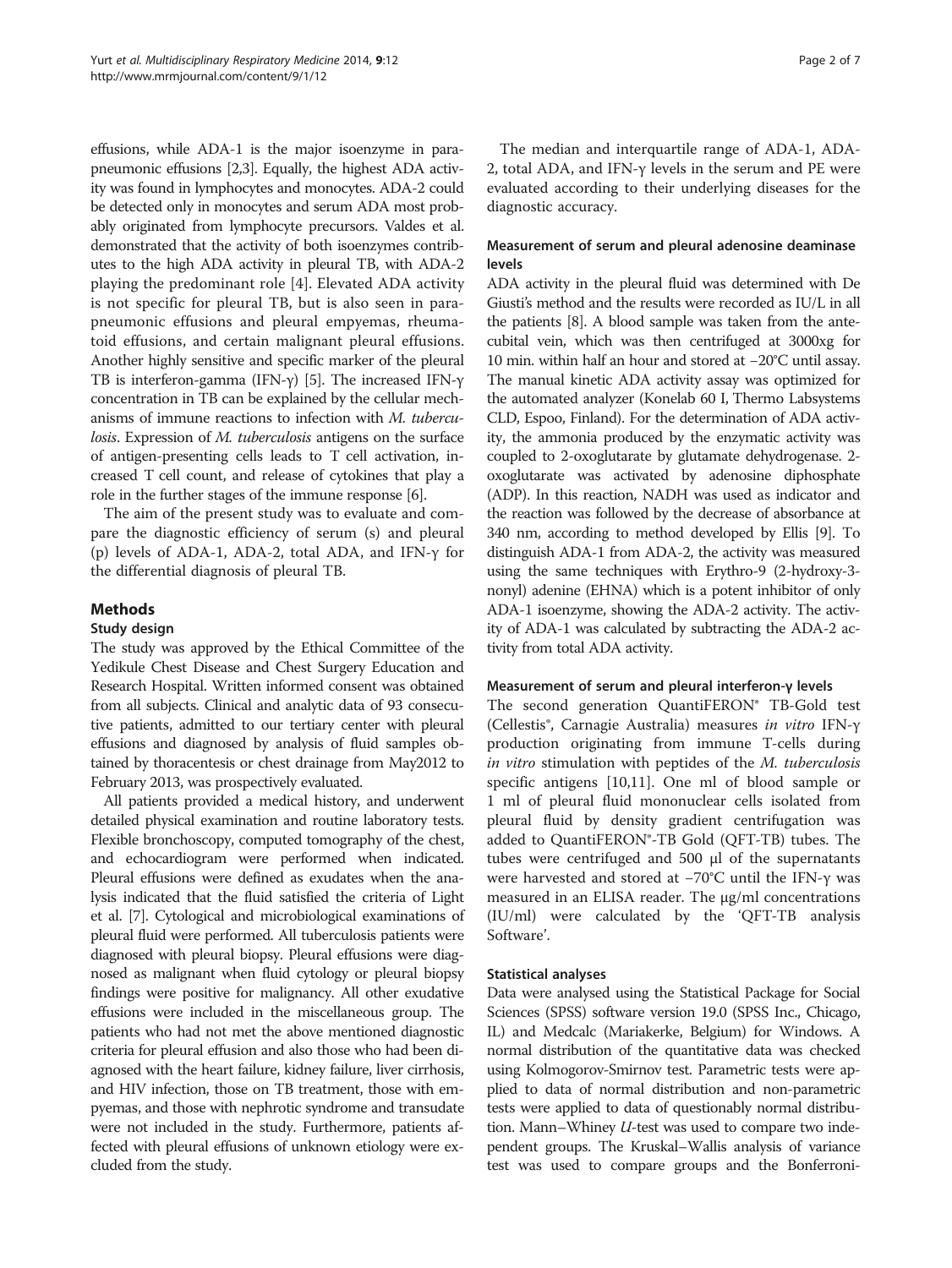<span id="page-2-0"></span>corrected Mann–Whitney U-test was used as a more conservative measure of significance for multiple comparisons. Receiver operating characteristic (ROC) curves were used to identify the optimal cut-off points. The distribution of categorical variables in both groups was compared using Pearson chi-square test. Data were expressed as median (interquartile range). Categorical variables were expressed as frequencies and percentages. Statistical significance was assumed for  $p < 0.05$ .

## Results

The study population included 63 men and 30 women. According to clinical diagnosis, the study population (93 patients) was distributed into the three groups as follows: 43 patients with pleural TB confirmed by culture and/or compatible pleural biopsy specimen (none of them was on treatment), 23 patients with malignancy, and 27 patients with benign nontuberculous effusion (pleural effusion due to an etiology other than TB or malignancy). Within the group with another etiology, 27 patients had pleural effusions associated with bacterial pneumonia or nonspecific pleural effusion, pulmonary embolism, parapneumonic effusions. Age and gender characteristics of pleural and serum groups were presented in Tables 1 and [2.](#page-3-0) Groups did not differ from each other with respect to smoking habits neither in the pleural measurements group  $(p = 0.267)$ , nor in the serum measurements group ( $p = 0.427$ ).

Comparative characteristics of pleural adenosine deaminase and pleural interferon-γ levels measurements among patients with tuberculosis, with malignancy and with benign non-tuberculosis pleural effusions are presented in Table 1. Serum measurements group included 43 patients with pleural TB, 23 patients with malignant effusions and 27 with benign non-tuberculosis effusions. pADA-1, pADA-2, total pADA, and pIFN-γ levels were significantly higher in patients with pleural TB than in other patients ( $p < 0.0001$ ).

Comparative characteristics of serum adenosine deaminase, pleural interferon-γ levels among patients with tuberculosis, patients with malignancy and patients with benign non-tuberculosis effusions are presented in Table [2.](#page-3-0) Serum measurements group included 23 patients with pleural TB, 11 patients with malignant pleural effusion, and 18 patients with benign nontuberculosis effusions. There were no significant differences in sADA-1 and sIFN-γ values among. sADA-2 and total sADA levels significantly differed between patients with pleural TB and those with benign non-tuberculosis effusions ( $p = 0.001$ , and  $p = 0.004$ , respectively).

As for pleural TB receiving operating characteristic (ROC) curves identified the following results (Table [3](#page-3-0)) (Figures [1](#page-4-0) and [2\)](#page-5-0). The best cut-off value for pADA-2 was 20.37 U/L and yielded a sensitivity and specificity of 95.35% and 86%, respectively. Taking a cut-off value of 40.68 U/L for total pADA, the sensitivity and the specificity were found to be 88.37% and 88%, respectively.

|                         | Group 1 (Tuberculosis)<br>$(n = 43)$ | Group 2 (Malignancy)<br>$(n = 23)$ | Group 3 (Non-tuberculosis<br>non-malignancy) $(n = 27)$ | p      |                   |
|-------------------------|--------------------------------------|------------------------------------|---------------------------------------------------------|--------|-------------------|
| Age (yrs)               | $26(20-35)$                          | $62(49 - 75)$                      | $67(44 - 75)$                                           | 0.0001 | $P(1-2) = 0.0001$ |
|                         |                                      |                                    |                                                         |        | $P(1-3) = 0.0001$ |
|                         |                                      |                                    |                                                         |        | $P(2-3) = 0.907$  |
| Male/female             | 30/13                                | 12/11                              | 21/6                                                    | 0.144  |                   |
| Pleural ADA-1 (U/L)     | 21.06 (14.55-33.56)                  | 7.48 (5.61-17.16)                  | 14.89 (7.39-21.06)                                      | 0.0001 | $P(1-2) = 0.0001$ |
|                         |                                      |                                    |                                                         |        | $P(1-3) = 0.008$  |
|                         |                                      |                                    |                                                         |        | $P(2-3) = 0.067$  |
| Pleural ADA-2 (U/L)     | 38.00 (29.66-53.15)                  | 8.86 (6.40-12.60)                  | 11.32 (5.80-15.23)                                      | 0.0001 | $P(1-2) = 0.0001$ |
|                         |                                      |                                    |                                                         |        | $P(1-3) = 0.0001$ |
|                         |                                      |                                    |                                                         |        | $P(2-3) = 0.402$  |
| Pleural total ADA (U/L) | 60.04 (44.66-87.60)                  | 19.78 (16.02-24.43)                | 23.92 (16.36-40.11)                                     | 0.0001 | $P(1-2) = 0.0001$ |
|                         |                                      |                                    |                                                         |        | $P(1-3) = 0.0001$ |
|                         |                                      |                                    |                                                         |        | $P(2-3) = 0.170$  |
| Pleural µg/ml (pg/ml)   | 185.00 (105.00-460.00)               | 55.00 (15.00-110.00)               | 75.00 (36.00-195.00)                                    | 0.0001 | $P(1-2) = 0.0001$ |
|                         |                                      |                                    |                                                         |        | $P(1-3) = 0.006$  |
|                         |                                      |                                    |                                                         |        | $P(2-3) = 0.110$  |

Table 1 Pleural adenosine deaminase and interferon-γ levels in patients with tuberculosis, malignancy and non-tuberculosis non-malignancy in the study group

ADA, Adenosine deaminase; IFN-γ, Interferon gamma.

Data are expressed as median (interquartile range).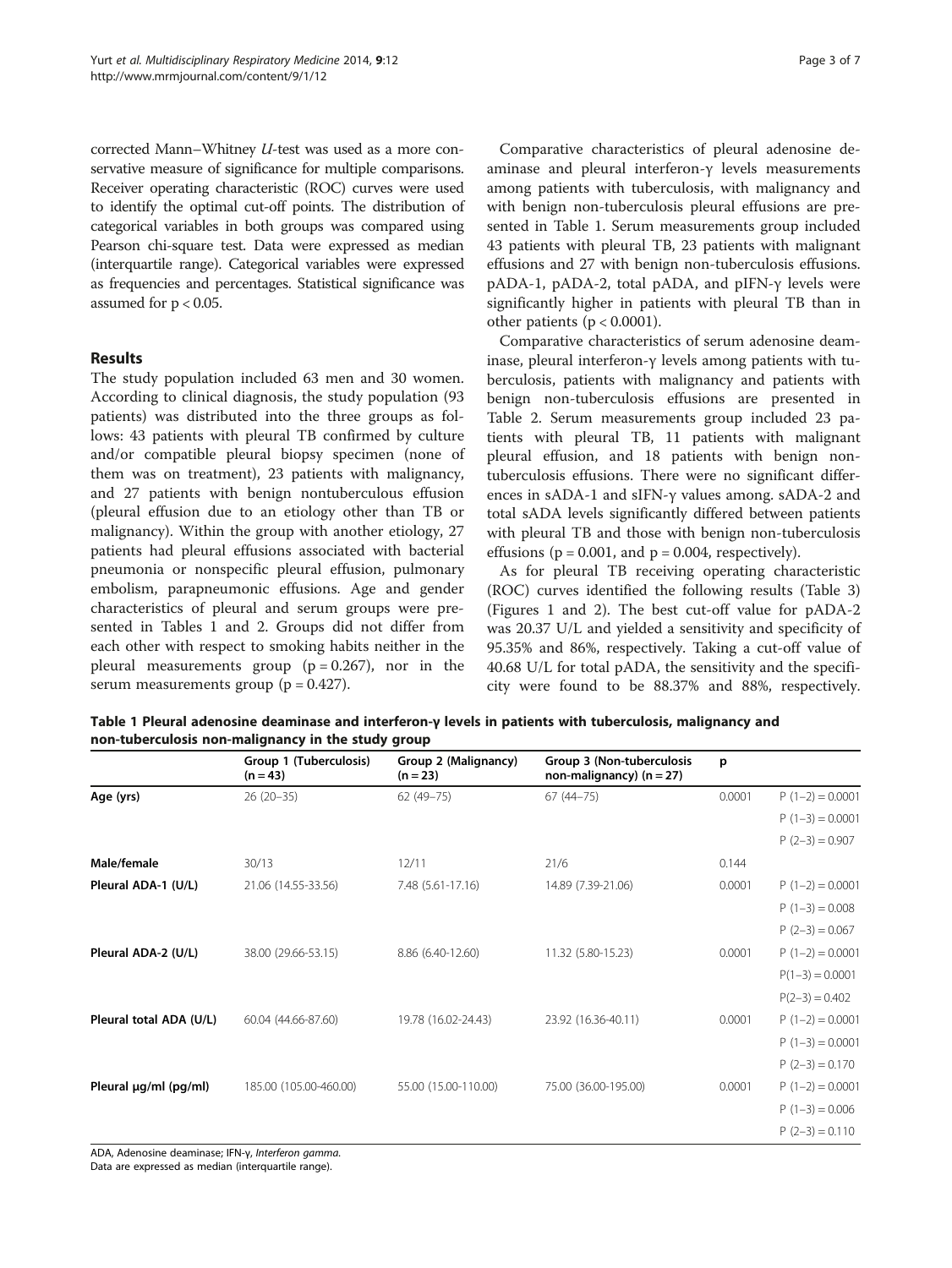|                       | Group 1 (Tuberculosis)<br>$(n = 23)$ | Group 2 (Malignancy)<br>$(n = 11)$ | Group 3 (Non-tuberculosis<br>non-malignancy) $(n = 18)$ | p Value |                   |
|-----------------------|--------------------------------------|------------------------------------|---------------------------------------------------------|---------|-------------------|
| Age (yrs)             | $25(20-37)$                          | $65(50-68)$                        | $67.5(45-75)$                                           | 0.0001  | $P(1-2) = 0.0001$ |
|                       |                                      |                                    |                                                         |         | $P(1-3) = 0.0001$ |
|                       |                                      |                                    |                                                         |         | $P(2-3) = 0.946$  |
| Male/female           | 15/8                                 | 7/4                                | 15/3                                                    | 0.368   |                   |
| Serum ADA-1 (U/L)     | 11.32 (4.43-18.01)                   | 11.52 (8.64-16.24)                 | 10.81 (6.70-14.89)                                      | 0.983   |                   |
| Serum ADA-2 (U/L)     | 16.54 (12.11-20.77)                  | 11.36 (7.16-20.00)                 | 10.00 (6.59-13.00)                                      | 0.004   | $P(1-2) = 0.068$  |
|                       |                                      |                                    |                                                         |         | $P(1-3) = 0.001$  |
|                       |                                      |                                    |                                                         |         | $P(2-3) = 0.393$  |
| Serum total ADA (U/L) | 28.98 (24.51-33.66)                  | 27.39 (15.68-35.14)                | 21.70 (17.73-27.05)                                     | 0.034   | $P(1-2) = 0.473$  |
|                       |                                      |                                    |                                                         |         | $P(1-3) = 0.004$  |
|                       |                                      |                                    |                                                         |         | $P(2-3) = 0.605$  |
| Serum µg/ml (pg/ml)   | 75.00 (35.00-160.00)                 | 50.00 (15.00-90.00)                | 57.50 (30.00-115.00)                                    | 0.513   |                   |

<span id="page-3-0"></span>Table 2 Serum adenosine deaminase and interferon-γ levels in patients with tuberculosis, malignancy and non-tuberculosis non-malignancy in the study group

ADA, Adenosine deaminase; IFN-γ, Interferon gamma.

Data are expressed as median (interquartile range).

ROC curve identified 110 U/L as the best cut-off value for pIFN-γ, while the sensitivity and the specificity were found to be 74.42% and 68%, respectively. Finally, the best cut-off value for pADA-1 was 16.8 U/L and yielded a sensitivity and specificity of 69.77% and 68%, respectively.

For pleural TB cases, the area under the curve (AUC) of the ROC curve was highest for pADA-2  $(0.936 \pm$ 0.027), followed by total pADA  $(0.925 \pm 0.029)$ , pIFN- $\gamma$  $(0.759 \pm 0.051)$ , sADA-2  $(0.759 \pm 0.069)$ , and pADA-1  $(0.750 \pm 0.051)$  (Table 3).

#### **Discussion**

Conventional methods to diagnose pleural TB have proven to be insufficient. Every test that could increase the confidence of resuming or discontinuing antituberculosis therapy is of clinical relevance, especially in endemic areas of the world. Thus, there is a need to develop a diagnostic marker that can offer a rapid and accurate diagnosis. The quantification of IFN-γ and the measurement of ADA have shown high sensitivity and specificity in pleural TB, especially in the areas of high prevalence [[12,13\]](#page-6-0). In this study, we aimed to evaluate and compare the diagnostic efficiency of serum and pleural levels of ADA-1, ADA-2, total ADA, and IFN-γ for the differential diagnosis of pleural TB.

The sensitivity and robustness of ADA activity in the diagnosis of pleural TB, together with its simplicity, speed, and low cost, urge the widespread implementation and routine utilization of the method. However, the cause of increased ADA activity in pleural TB is still uncertain. The suggestion that it is related to increased lymphocyte counts in these effusions appears to have been ruled out by several studies [[14,15\]](#page-6-0). The finding that increased ADA activity in tuberculous pleurisy is due largely to increased activity of the ADA isoenzyme ADA-2, together with the fact that the only cells in which ADA-2 has been found are monocytes/

Table 3 Pleural and serum adenosine deaminase and interferon-γ levels evaluated for the diagnostic accuracy of pleural tuberculosis

|                          | Cut-off (U/L) | Sensitivity (%) | Specificity (%) | <b>PPV</b> (%) | <b>NPV</b> (%) | $AUC \pm Sh$    | p Value |
|--------------------------|---------------|-----------------|-----------------|----------------|----------------|-----------------|---------|
| <b>Pleural ADA-1</b>     | >16.8         | 69.77           | 68              | 65.2           | 72.3           | $0.750 + 0.051$ | 0.0001  |
| <b>Pleural ADA-2</b>     | >20.37        | 95.35           | 86              | 85.4           | 95.6           | $0.936 + 0.027$ | 0.0001  |
| <b>Pleural total ADA</b> | >40.68        | 88.37           | 88              | 86.4           | 89.8           | $0.925 + 0.029$ | 0.0001  |
| Pleural IFN-y            | >110          | 74.42           | 68              | 66.7           | 75.6           | $0.759 + 0.051$ | 0.0001  |
| Serum ADA-1              | 5.34          | 34.78           | 89.66           | 72.7           | 63.4           | $0.515 + 0.081$ | 0.8536  |
| Serum ADA-2              | >13.64        | 69.57           | 75.86           | 69.6           | 75.9           | $0.759 + 0.069$ | 0.0002  |
| Serum total ADA          | >23.07        | 86.96           | 55.17           | 60.6           | 84.2           | $0.694 + 0.074$ | 0.0095  |
| Serum IFN-v              | >70           | 56.52           | 68.97           | 59.1           | 66.7           | $0.567 + 0.081$ | 0.4096  |

ADA, Adenosine deaminase; AUC, Area under the curve; IFN-γ, Interferon gamma; NPV, Negative predictive value; PPV, Positive predictive value.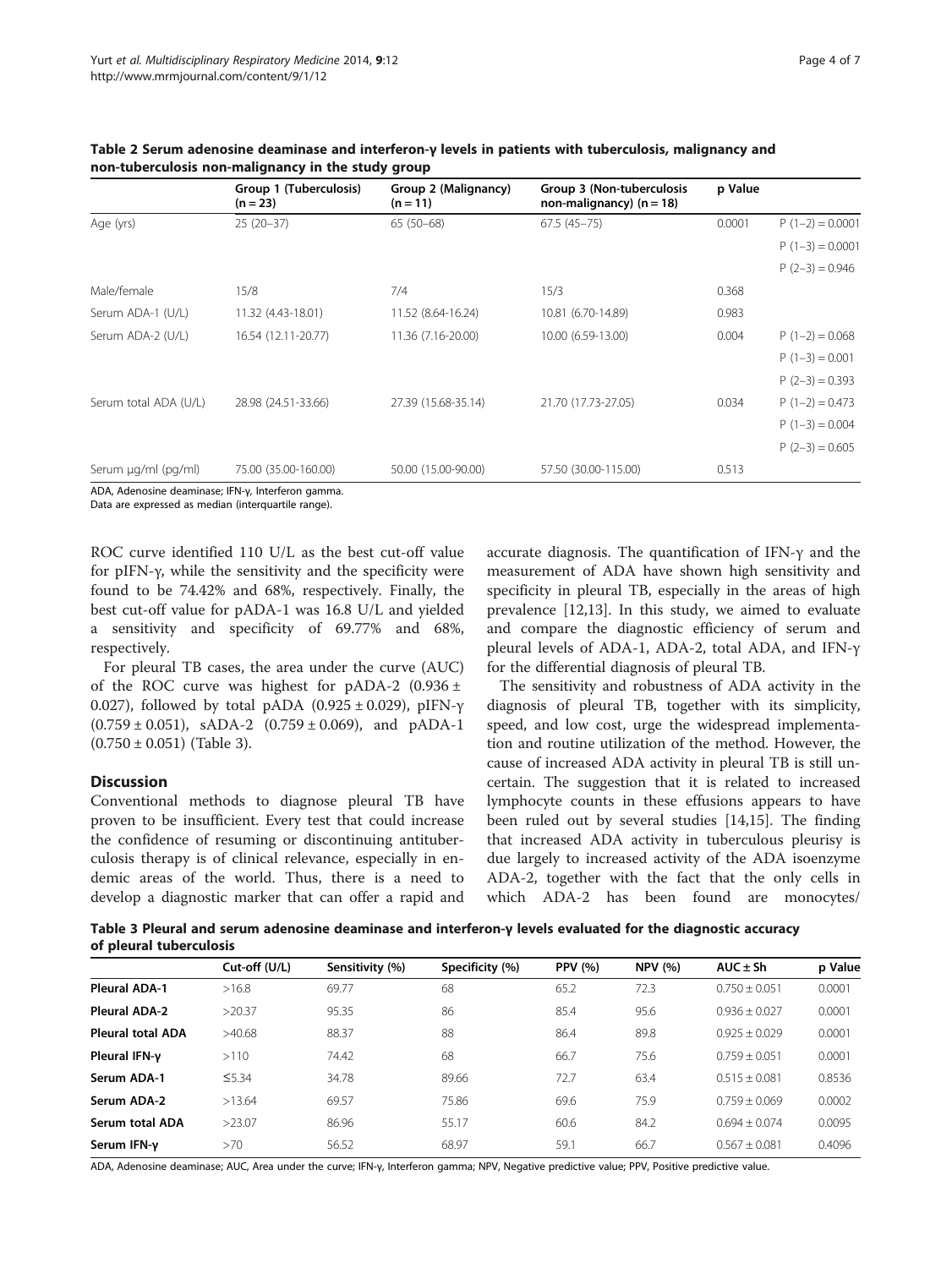<span id="page-4-0"></span>

macrophages, led Gakiset al. to attribute increased ADA activity in pleural TB to the stimulation of monocytes/ macrophages by live phagocytosed micro-organisms [[16\]](#page-6-0). The unique origin of ADA-2 has been confirmed by Ungereret al., who revealed that the increased ADA activity in pleural TB is due largely to increased ADA-2 activity [[17\]](#page-6-0).

A meta-analysis of 31 studies published between 1978 and 2000, which assessed the value of pleural fluid ADA activity in differential diagnosis of pleural TB demonstrated a high sensitivity and specificity of these measurements (92 and 89%, respectively) [[18\]](#page-6-0). In the most recent metaanalysis of studies investigating the use of pleural fluid ADA activity for the diagnostic evaluation of pleural TB, in which a total of 63 studies have been analyzed, sensitivity was estimated at 92% and specificity at 90% [[19](#page-6-0)]. Similar to our study, in over 2/3 of these studies ADA activity was measured with a colorimetric method described by Gusti [[8](#page-6-0)]. However, Zaricet al.found that the diagnostic sensitivity of ADA determination in tuberculous pleural effusion was 89.2%, but the specificity was only 70.4% [\[20\]](#page-6-0). One reason for this discrepancy may be the differences in the methodology of ADA activity measurements. Although the cut-off value applied by different authors ranged between 10 and 70 U/L, the mean total pADA cut-off value in 31 analyzed studies was very close to the best discriminating value in our study (41.8 and 40.68 U/L, respectively).

Two molecular forms of ADA, each with its own unique properties, have been identified in humans: ADA-1 and ADA-2 [\[21\]](#page-6-0). Each isoform is coded for by a different gene locus [\[17](#page-6-0)]. ADA-1 has the highest activity in lymphocytes and monocytes, whereas ADA-2 appears to be originated from monocytes [\[22\]](#page-6-0). Ungerer and Grobler identified ADA-2 and ADA-1 in pleural fluid, with ADA-2 being predominant in TB [[23\]](#page-6-0). The latter finding was confirmed by Kurataet al. [\[20](#page-6-0)]. Ungereret al. repeated their results, and showed that parainfective effusions were associated with ADA-1, while tuberculous effusions were associated with the ADA-2 isoenzyme [[24\]](#page-6-0). With a cut-off level of 20.37 U/L estimated from pADA-2 ROC analysis, we found relatively high diagnostic sensitivity and specificity of the test (95.35 and 86%), respectively.

IFN- $\gamma$  proved to be highly associated with tuberculous etiology of pleural effusion [[5](#page-6-0)]. Redistribution of T and B cells and the stimulation of T cells present in the pleural cavity explain the differences between the concentration of IFN-γ in pleural fluid and peripheral blood. One of the studies demonstrated that median IFN-γ concentration in pleural effusion was over 60 times higher than that in the blood [\[25](#page-6-0)]. However, in our study, in patients with TB, pleural IFN-γ concentration was only 2.4 times greater than the serum concentration. The sensitivity and specificity of IFN-γ measurements as a diagnostic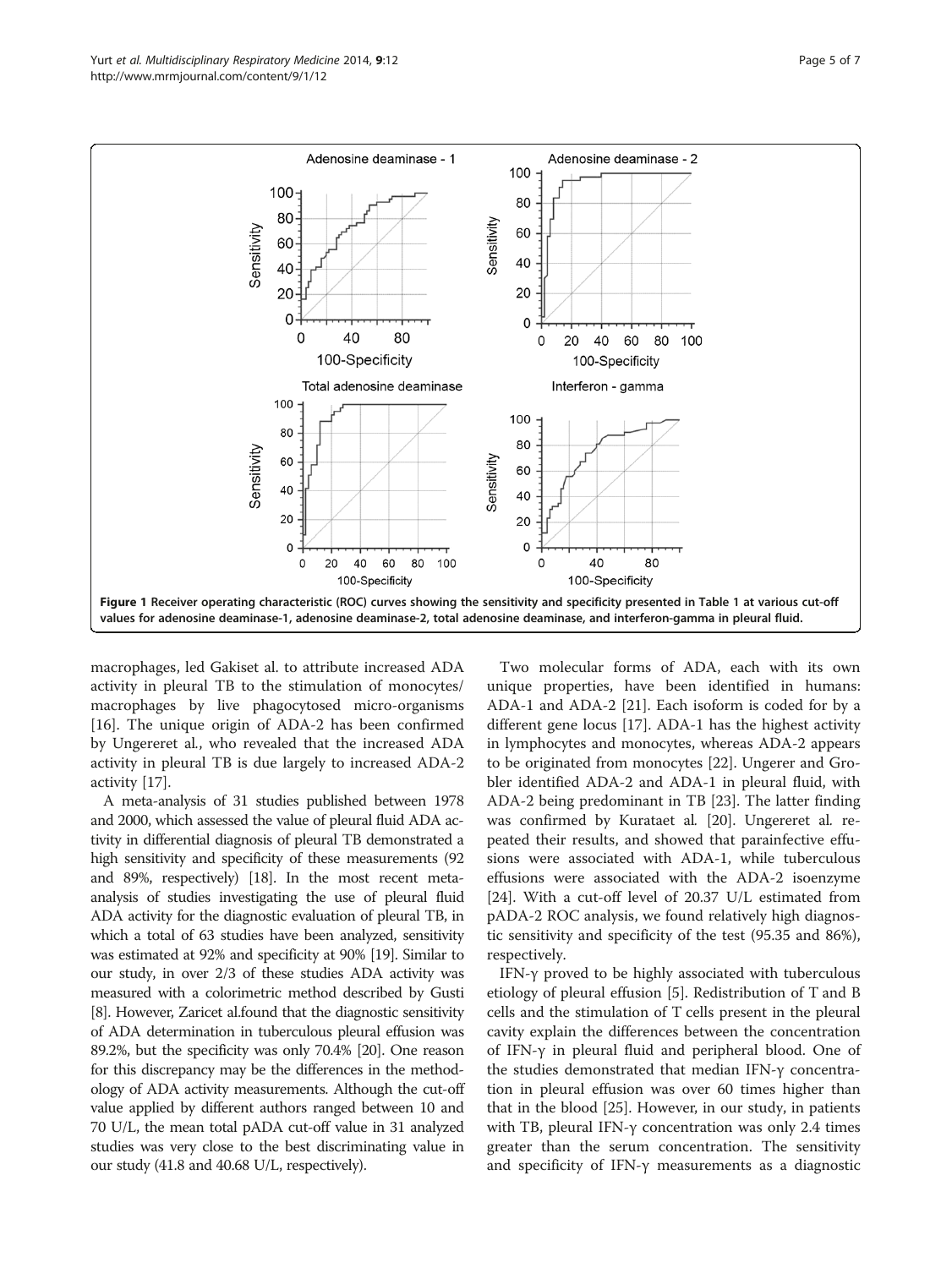<span id="page-5-0"></span>

marker of pleural TB ranged from 85.7 to 100%, and from 95 to 97%, respectively [\[12,26](#page-6-0)]. The methodology of IFN-γ determination used in most of the studies was similar and based on using commercial immunoenzymatic assays (ELISA). In 2007, a meta-analysis which summarized the results of 22 studies evaluating the usefulness of IFN-γ determination for the diagnosis of TPE was published [\[12](#page-6-0)]. In this meta-analysis, the mean sensitivity was 89%, while the mean specificity was 97%. However, in our study, we obtained very low sensitivity and specificity percentages when compared to the literature. As for pleural IFN-γ levels, by setting the cut-off value for pIFN-γ concentration at 110 U/L we obtained diagnostic sensitivity of 74.42%, specificity of 68%, negative predictive value of 75.6%, and positive predictive value of 66.7%. As for serum IFN-γ levels, by setting the cut-off value for pμg/ml concentration at 70 U/L we obtained diagnostic sensitivity of 56.52%, specificity of 68.97%, negative predictive value of 66.7%, and positive predictive value of 59.1%. The main reason for the low sensitivity and specificity determined in our study is thought to be due to the small sample size.

ADA and IFN-γ measurements are simple and have the advantage of being a rapid and direct means of detecting M. tuberculosis in pleural fluid, whereas PCR is a more demanding and expensive method . Limitations of our study

are the relatively small size of our series and lack of definite criteria for selection of patients for this method. However, we hope that this study will pioneer further studies for the non-invasive differential diagnosis of pleural TB.

#### Conclusions

In conclusion, pleural ADA-2 and total ADA activities are sensitive and specific markers of pleural TB. In distinguishing pleural TB, pleural levels of ADA-2 have the highest sensitivity among the different diagnostic parameters and may find a place as a routine investigation in the coming days for early detection of TB. Although these tests may reduce the number of patients referred to more invasive diagnostic procedures, they should not be considered an alternative to biopsy and culture. Cultures of pleural fluid and biopsy specimens have a greater diagnostic yield.

#### Competing interest

The authors declare that they have no competing interest.

#### Authors' contributions

All authors read and approved the final manuscript.

#### Acknowledgements

No financial support was received for this paper.